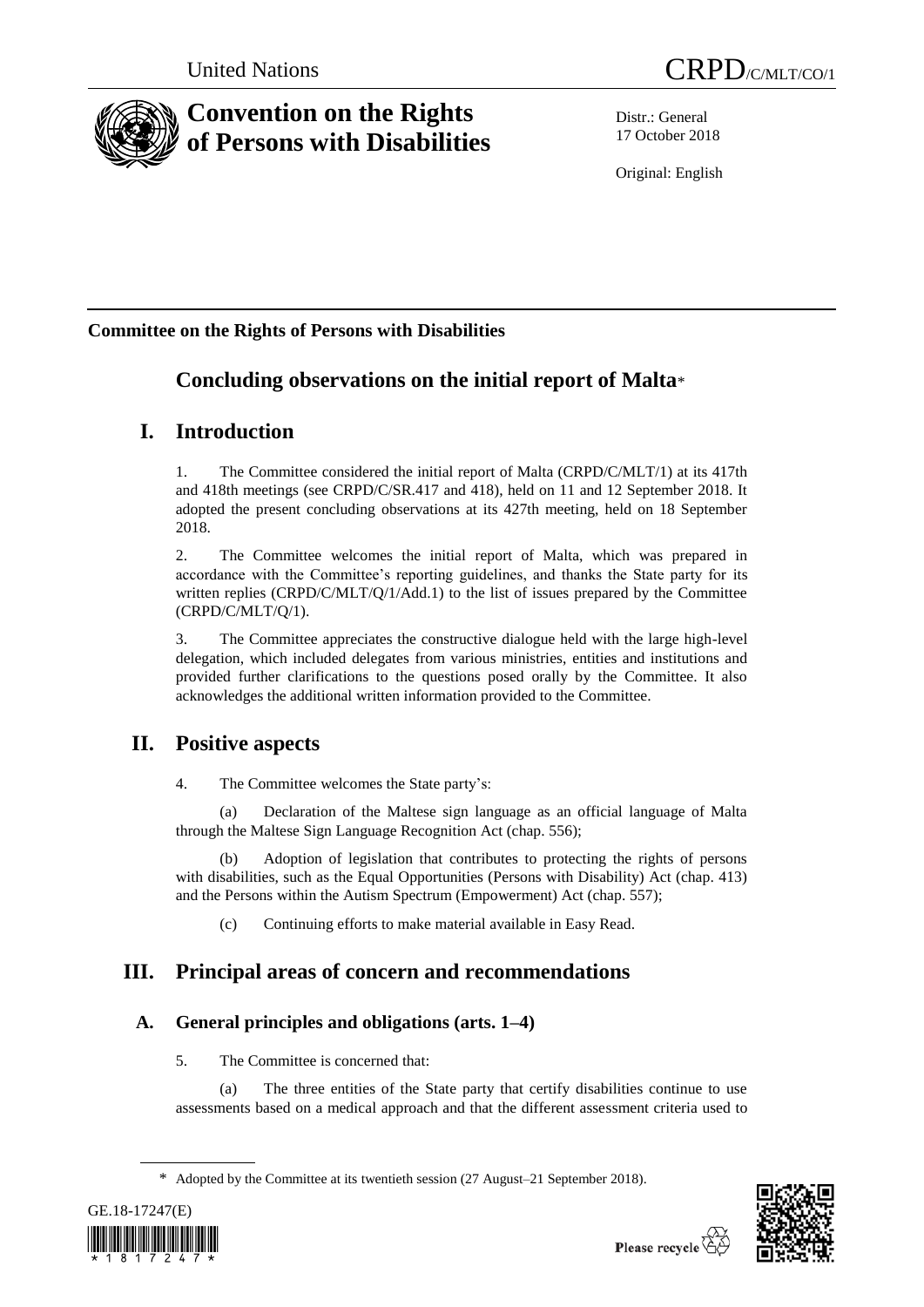determine eligibility for services continue to focus on the degree of impairment of persons and are different for each entity;

(b) The articles of the Convention are not yet all enforceable under national legislation;

(c) The National Disability Strategy, which implements the National Policy on the Rights of Persons with Disability, has not been promulgated and formally launched yet;

(d) The concept of universal design is not explicitly or comprehensively defined in legislation, mainstreamed into regulations or enforced through monitoring mechanisms;

(e) The representative organizations of persons with disabilities are insufficiently included in the debates and work of government-appointed mandate holders and entities, and lack funding to support the implementation and monitoring of the rights of persons with disabilities.

6. **The Committee recommends that the State party:**

Revise and amend all laws, policies and practices, including the **provisions of the Equal Opportunities (Persons with Disability) Act, the Parking Concessions for Persons with Disability Act (chap. 560), the Persons with Disability (Employment) Act (chap. 210) and the Social Security Act (chap. 318), to bring them into line with the principles and rights enshrined in the Convention;** 

(b) **Ensure that a disability assessment method that fully incorporates the human rights model of disability and takes a human rights-based approach by, inter alia:**

(i) **Involving organizations of persons with disabilities in the design of disability assessment;**

(ii) **Engaging persons with disabilities in generating the information on which disability assessments are made;**

(iii) **Eliminating multiple methods to assess disability and, as a result, reducing the burden on applicants;**

(iv) **Making information on assessment requirements accessible and user friendly;**

(v) **Frequently reviewing assessment methods.**

(c) **Adopt the necessary legislative measures, including the bill on the Convention, to ensure that the articles of the Convention are judiciable;**

(d) **Accelerate the promulgation and formal launch of the National Disability Strategy, while ensuring the meaningful consultation of persons with disabilities and their representative organizations;**

(e) **Achieve full accessibility through the mainstreaming of the concept of universal design in all relevant national and municipal legislation, policies and regulations, and ensure their implementation through effective monitoring;**

(f) **Ensure the inclusion of and provide adequate funding for representative organizations of persons with disabilities to monitor effectively the implementation of the Convention.**

## **B. Specific rights (arts. 5–30)**

**Equality and non-discrimination (art. 5)**

7. The Committee notes with concern that the Equal Opportunities (Persons with Disability) Act refers to multiple discrimination, but does not, however, protect persons with disabilities from intersectional discrimination in its article 3A (1). It is also concerned that the institutions responsible for the monitoring of disability-based discrimination, including the Commission for the Rights of Persons with Disability, lack the human and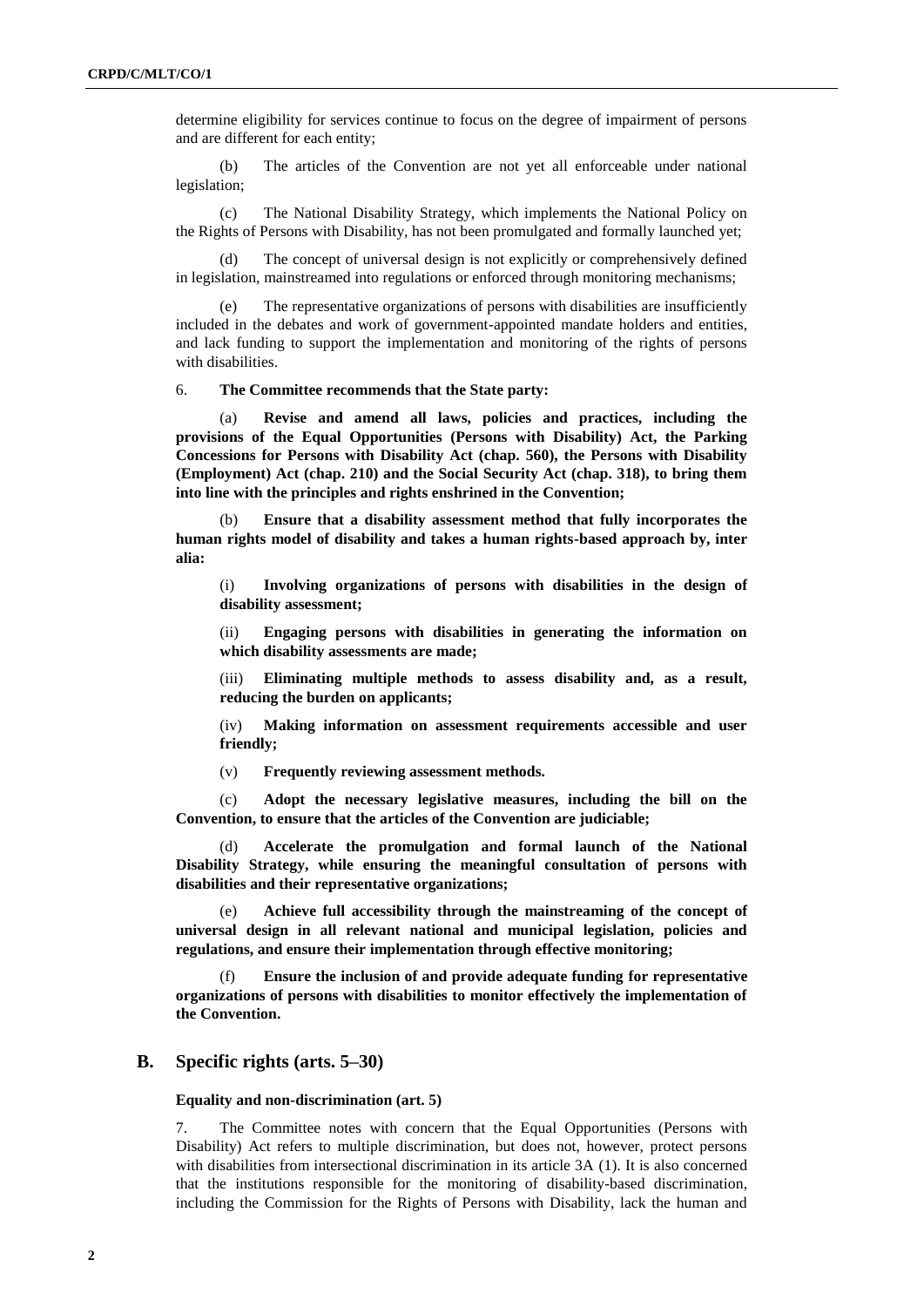financial resources to address complaints relating to discrimination in a timely manner and that legal aid is not provided to victims. While noting an increase in the number of complaints, the Committee remains concerned that the limited number of complaints by persons with disabilities, as reported by the State party, may indicate that such persons are not aware of the complaint procedures in place and of their rights, and that they may lack the necessary support to seek redress.

8. **With reference to its general comment No. 5 (2017) on living independently and being included in the community and targets 10.2 and 10.3 of the Sustainable Development Goals, the Committee recommends that the State party, while reviewing its legislation to bring it into line with the Convention:** 

(a) **Amend article 3A (4) of the Equal Opportunity (Persons with Disability) Act to protect persons with disabilities against intersectional discrimination;** 

(b) **Ensure the provision of adequate human, technical and financial resources to the Commission for the Rights of Persons with Disability, so that it can address disability-based discrimination complaints in a timely and cost-effective manner;**

(c) **Ensure that persons with disabilities are provided with accessible information on the mechanisms and procedures for lodging complaints and seeking remedies.**

### **Women with disabilities (art. 6)**

9. The Committee is concerned about the absence of reliable disaggregated data aimed at better understanding the human rights situation of women and girls with disabilities. It is also concerned about the multiple and intersectional discrimination that women with disabilities face, particularly in the area of employment, and the lack of information on policies and strategies to ensure the development, advancement and empowerment of women in the political, social and economic spheres.

10. **With reference to its general comment No. 3 (2016) on women and girls with disabilities and targets 5.1, 5.2 and 5.5 of the Sustainable Development Goals, the Committee recommends that the State party strengthen data collection and publication of the human rights situation of women and girls with disabilities and establish programmes in accordance with article 6 (2) of the Convention. It also recommends that all measures be undertaken in close consultation with women and girls with disabilities and their representative organizations.**

#### **Children with disabilities (art. 7)**

11. The Committee is concerned about the institutionalization, through care orders issued under the Civil Code (chap. 16), of some children with disabilities whose families have been identified as being "unable" to take care of their children. It is also concerned about the lack of information on the involvement of children with disabilities in measures taken by the Commissioner for Children to hear the views of children on the matters that concern them, such as the Council for Children convened by the Commissioner in accordance with article 12 of the Commissioner for Children Act (chap. 462).

## 12. **The Committee recommends that the State party:**

(a) **Reintegrate children with disabilities who are currently institutionalized (under care orders issued under the Civil Code) into communities as expeditiously as possible, so that they can enjoy living in family settings and gain access to education and other services within the community, on an equal basis with others;** 

(b) **Adopt measures to fulfil the right of children with disabilities to be consulted on all matters that affect them, and to guarantee that they have disabilityand age-appropriate support to realize that right, including in measures taken by the Commissioner for Children.**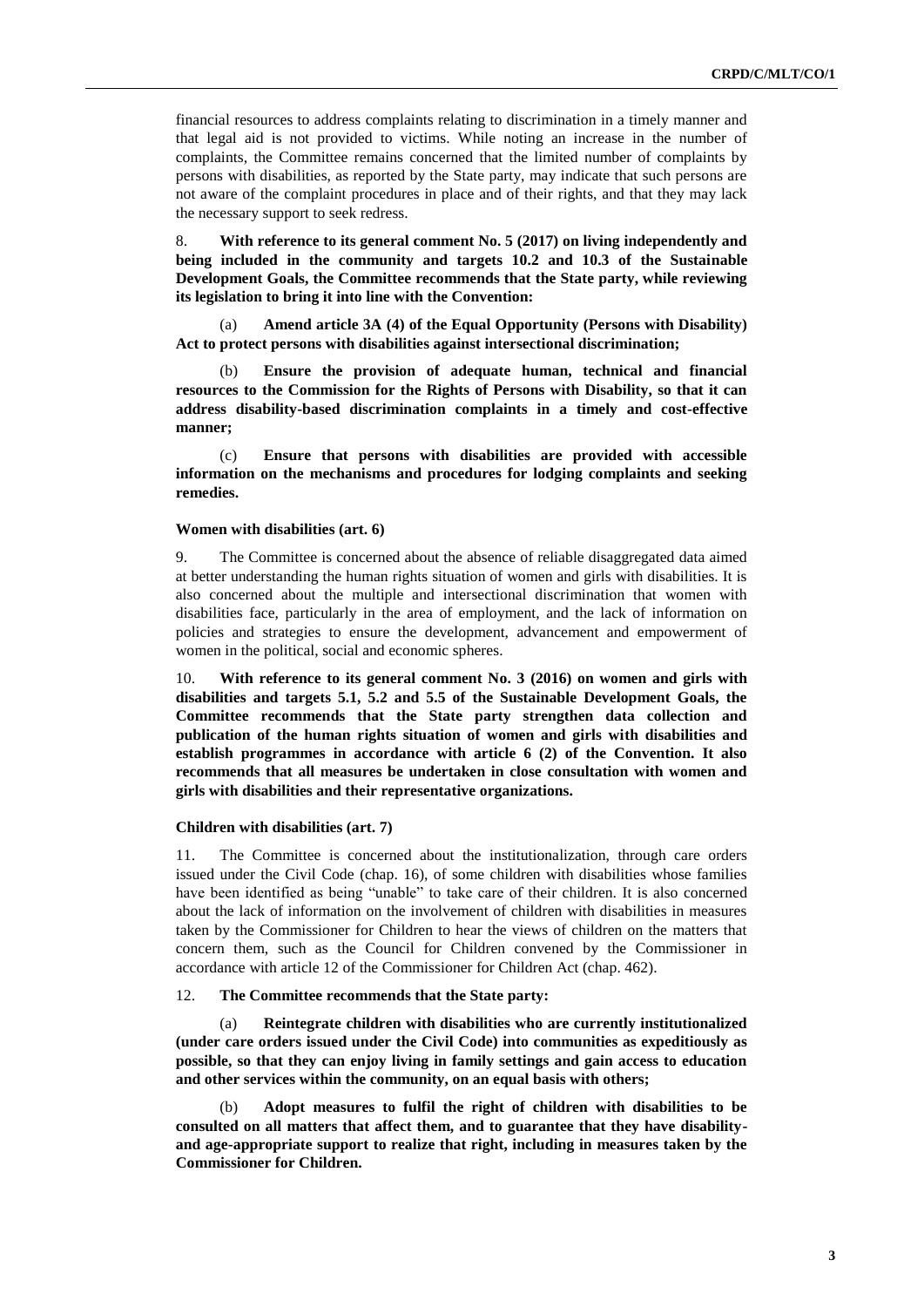### **Awareness-raising (art. 8)**

13. The Committee is concerned that persons with disabilities continue to be portrayed in the media from the perspective of the charity model of disability. It also notes with concern the insufficient, itemized budgetary allocation for measures aimed at increasing awareness among the population about the rights of persons with disabilities and at increasing the ability of such persons to advocate for their rights.

14. **The Committee recommends that, in close collaboration with persons with disabilities and their representative organizations, the State party:**

(a) **Adopt measures to develop and adequately fund national awarenessraising campaigns, including through the adoption of the National Disability Strategy;** 

(b) **Train media professionals, civil servants and the public about the importance of reflecting and explaining the human rights model of disability;** 

(c) **Periodically review and evaluate the impact of its awareness-raising efforts.** 

#### **Accessibility (art. 9)**

15. The Committee is concerned that:

(a) Numerous public buildings and infrastructure remain inaccessible to persons with disabilities and do not conform to enforceable regulations, including the Development Control Design Policy Guidance and Standards, the Accessibility for All in the Built Environment standards issued by the Malta Competition and Consumer Affairs Authority and circular No. 2/14 of the Planning Authority;

(b) Public transport services are not always accessible to persons with disabilities and that there are no regulations prohibiting private transport services from discriminatorily charging persons with disabilities a higher fare than clients without disabilities;

(c) There is a lack of accessible information, and information and communications technology, for persons with disabilities.

16. **The Committee recommends that the State party pay attention to the link between article 9 of the Convention and targets 9.c, 11.2 and 11.7 of the Sustainable Development Goals and, in line with its general comment No. 2 (2014) on accessibility:** 

Review the monitoring and enforcement mechanisms in place through **the Planning Authority and the "Test of Reasonableness Board" of the Commission for the Rights of Persons with Disability to ensure that they have the means necessary to review construction plans and enforce national accessibility standards;** 

(b) **Strengthen the enforcement mechanisms through Transport Malta to ensure that public and private service providers adhere to the concession agreements between Transport Malta and the local public bus transport operators, to the Taxi Services Regulations and to the Accessibility for All in the Built Environment standards issued by the Malta Competition and Consumer Affairs Authority;** 

(c) **Ensure that information and communications, including information and communications technology, are accessible to persons with disabilities, on an equal basis with others, and ensure that the law is strengthened, monitored and implemented;** 

(d) **Empower persons with disabilities through their representative organizations to take part in the monitoring of the implementation of accessibility standards.** 

#### **Situations of risk and humanitarian emergencies (art. 11)**

17. The Committee is concerned about the lack of information on the inclusion of persons with disabilities in the planning, implementation and monitoring processes of disaster risk reduction, such as the general emergency plan, the regional evacuation plan and the development of new technologies and services. It is also concerned that some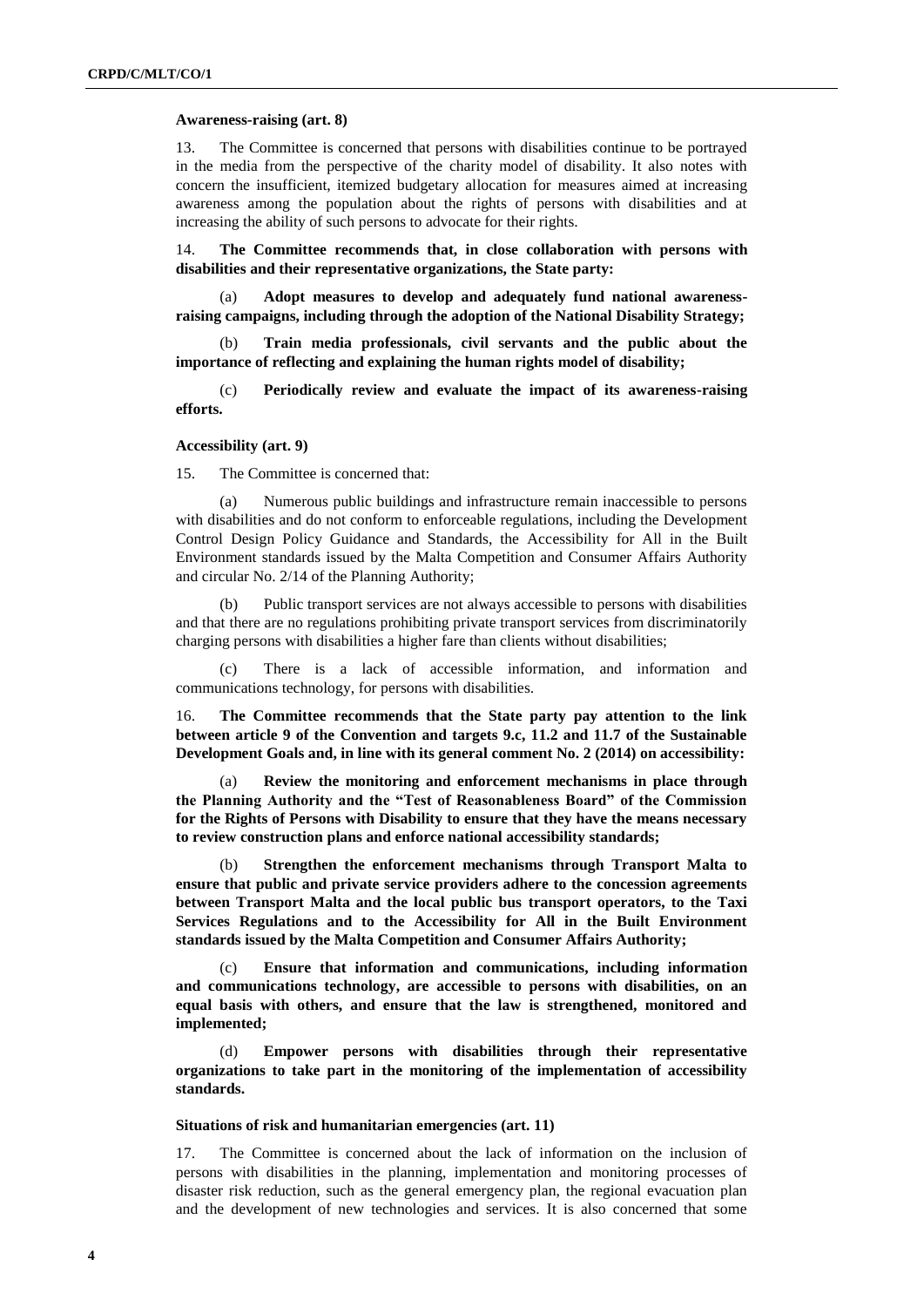reception centres for asylum seekers and the Office of the Refugee Commissioner are not accessible to persons with disabilities and that information for such persons, particularly asylum seekers, is lacking in accessible formats.

18. **The Committee recommends, in line with the Sendai Framework for Disaster Risk Reduction 2015–2030, that the State party ensure that persons with disabilities are included in the planning, implementation and monitoring processes of disaster risk reduction. It calls on the State party to improve access to facilities and information for asylum seekers with disabilities.** 

## **Equal recognition before the law (art. 12)**

19. The Committee is seriously concerned that persons with disabilities are still deprived of their legal capacity and subject to multiple forms of discrimination, pursuant to certain provisions of the Civil Code, the Code of Organization and Civil Procedure (chap. 12) and the Code of Organization and Civil Procedure and the Civil Code (Amendment) Act ("Guardianship Act"), which provide for substitute decision-making regimes. It is also concerned that persons with disabilities, in particular persons with psychosocial and/or intellectual disabilities, are still placed under interdiction and incapacitation orders, and that the personal autonomy bill, which is currently being drafted, may deprive persons with disabilities of their legal capacity, by introducing concepts and mechanisms such as "safeguarder", "co-decision-making" and "representation agreements".

20. **Recalling its general comment No. 1 (2014) on equal recognition before the law, the Committee recommends that the State party, in close cooperation with persons with disabilities through their representative organizations:**

(a) **Amend all discriminatory legal provisions, including provisions of the Civil Code, the Code of Organization and Civil Procedure and the Code of Organization and Civil Procedure and the Civil Code (Amendment) Act ("Guardianship Act"), with a view to abolishing substitute decision-making regimes;**

(b) **Restore the full legal capacity of all persons with disabilities and review its guardianship system and all remaining interdiction and incapacitation orders;** 

(c) **Introduce supported decision-making mechanisms that respect the autonomy, will and preferences of persons with disabilities, and adopt and implement a personal autonomy bill that is in accordance with article 12 of the Convention;** 

(d) **Improve data collection and disaggregation concerning persons who are still under substitute decision-making regimes and interdiction or incapacitation orders, with a view to improving public policies designed for social inclusion.** 

### **Access to justice (art. 13)**

21. The Committee is concerned about the lack of information on specific measures and protocols to implement article 3A (4) of the Equal Opportunities (Persons with Disability) Act and to provide procedural and gender- and age-appropriate accommodation in judicial proceedings for persons with disabilities, in addition to selected measures aimed at facilitating communication (article 593 of the Code of Organization and Civil Procedure and articles 451 and 640 of the Criminal Code (chap. 9)). The Committee is also concerned by the lack of documents in accessible formats for blind and deafblind persons and persons with intellectual or psychosocial disabilities in various proceedings and the absence of policies to empower persons with disabilities to participate in the justice system as direct or indirect participants, such as lawyers, court officers or law enforcement officials. It is further concerned about the lack of systematic and continuous training for members of the judiciary, members of the legal profession, prosecutors and prison officers with regard to the equal rights of persons with disabilities and human rights in general.

## 22. **The Committee recommends that the State party:**

(a) **Ensure the implementation of its legislation to guarantee the provision of procedural and gender- and age-appropriate accommodations based on the free choice and preferences of persons with disabilities, and establish related safeguards to**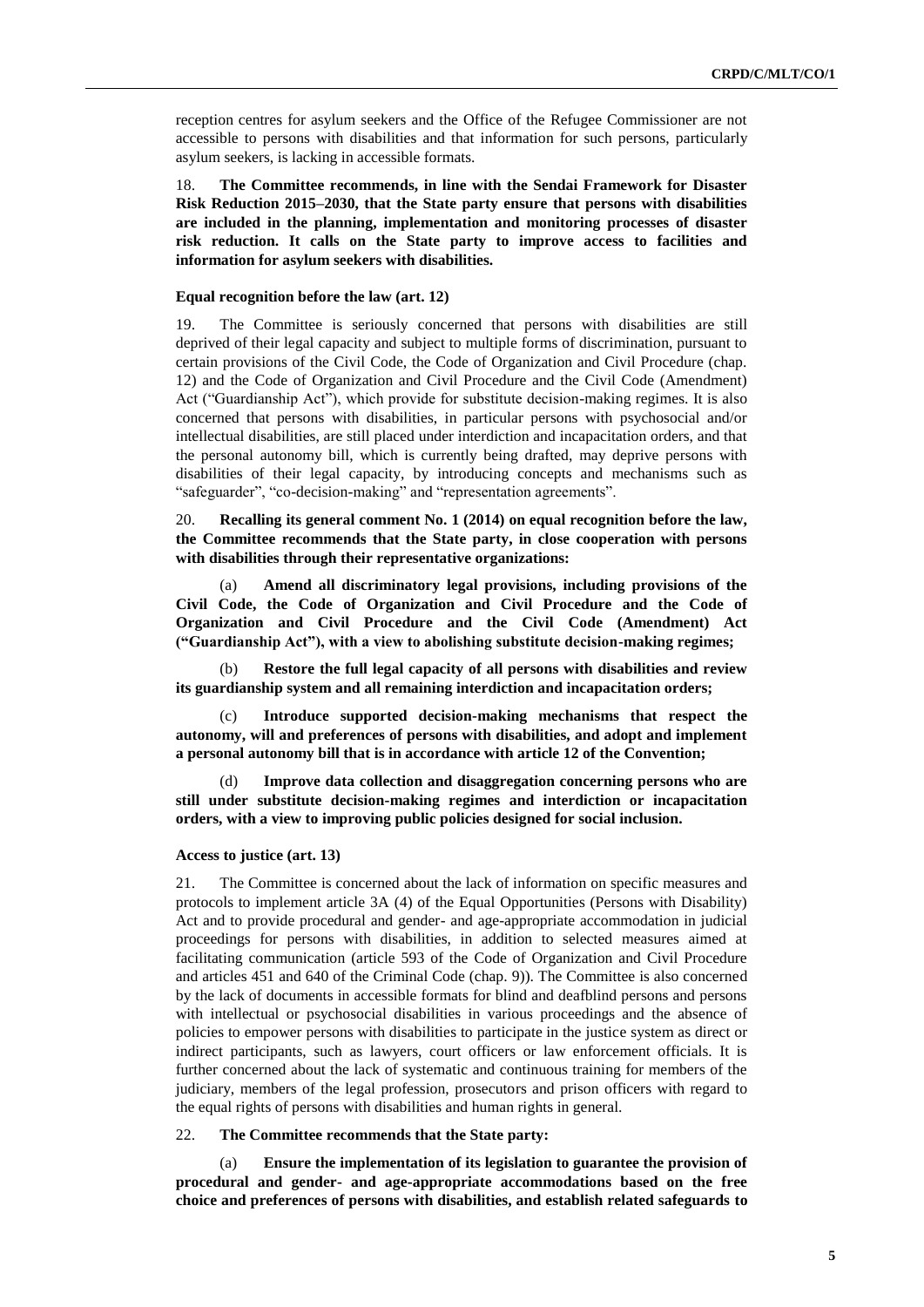**enable the participation of persons with disabilities in all legal proceedings on an equal basis with others, including through the provision of documents in accessible formats;**

(b) **Provide free or affordable legal aid for persons with disabilities in all areas of law and ensure the necessary budgetary allocations to the institution or institutions mandated with this task;**

(c) **Increase its efforts to empower persons with disabilities to participate in the justice system as direct or indirect participants, such as lawyers, court officers or law enforcement officials;** 

(d) **Provide mandatory and ongoing capacity-building programmes, including training on the provisions of the Convention for members of the judiciary and the legal profession; for example, by broadening the audience of the disability equality training that is currently being provided to the recruits at the Police Academy;** 

(e) **Be guided by article 13 of the Convention in its implementation of target 16.3 of the Sustainable Development Goals.** 

## **Liberty and security of the person (art. 14)**

23. The Committee is concerned that some legislation in place is not in line with the Convention, particularly the Mental Health Act (chap. 525), which allows the involuntary detainment and non-consensual psychiatric treatment of persons with disabilities, on the grounds of psychosocial or intellectual disabilities. It also notes with concern the continued hospitalization of persons with psychosocial or intellectual disabilities without their consent.

24. **The Committee recommends that the State party revise and repeal the legal provisions that legitimize forced internment and non-consensual psychiatric treatment on the grounds of psychosocial and intellectual disabilities, and fully harmonize their provisions with article 14 of the Convention and the Committee's guidelines on the right to liberty and security of persons with disabilities (A/72/55, annex).**

## **Freedom from torture or cruel, inhuman or degrading treatment or punishment (art. 15)**

25. The Committee notes with concern the legal provisions in the Mental Health Act that allow for the use of restraints and seclusion against persons with psychosocial or intellectual disabilities, which may amount to torture, cruel, inhuman or degrading treatment or punishment. It is also concerned that organizations of persons with disabilities are not systematically involved in the two national preventive mechanisms designed by the State party to implement the Optional Protocol to the Convention against Torture and Other Cruel, Inhuman or Degrading Treatment or Punishment.

26. **The Committee recommends that the State party take immediate steps to review and repeal existing legislation, specifically the provisions of the Mental Health Act that allow for the use of restraint and seclusion in the case of "mental disorder". It also calls on the State party to ensure the involvement of organizations of persons with disabilities in the implementation of the Optional Protocol to the Convention against Torture and Other Cruel, Inhuman or Degrading Treatment or Punishment.** 

## **Freedom from exploitation, violence and abuse (art. 16)**

27. The Committee notes with concern that:

(a) Persons with disabilities, in particular women and girls with disabilities, are subject to violence and abuse, including domestic violence, and that laws in this regard, including the Gender-based Violence and Domestic Violence Act (chap. 581), lack a disability perspective and monitoring mechanisms to detect, prevent and combat violence within and outside the home, especially in cases that are not reported;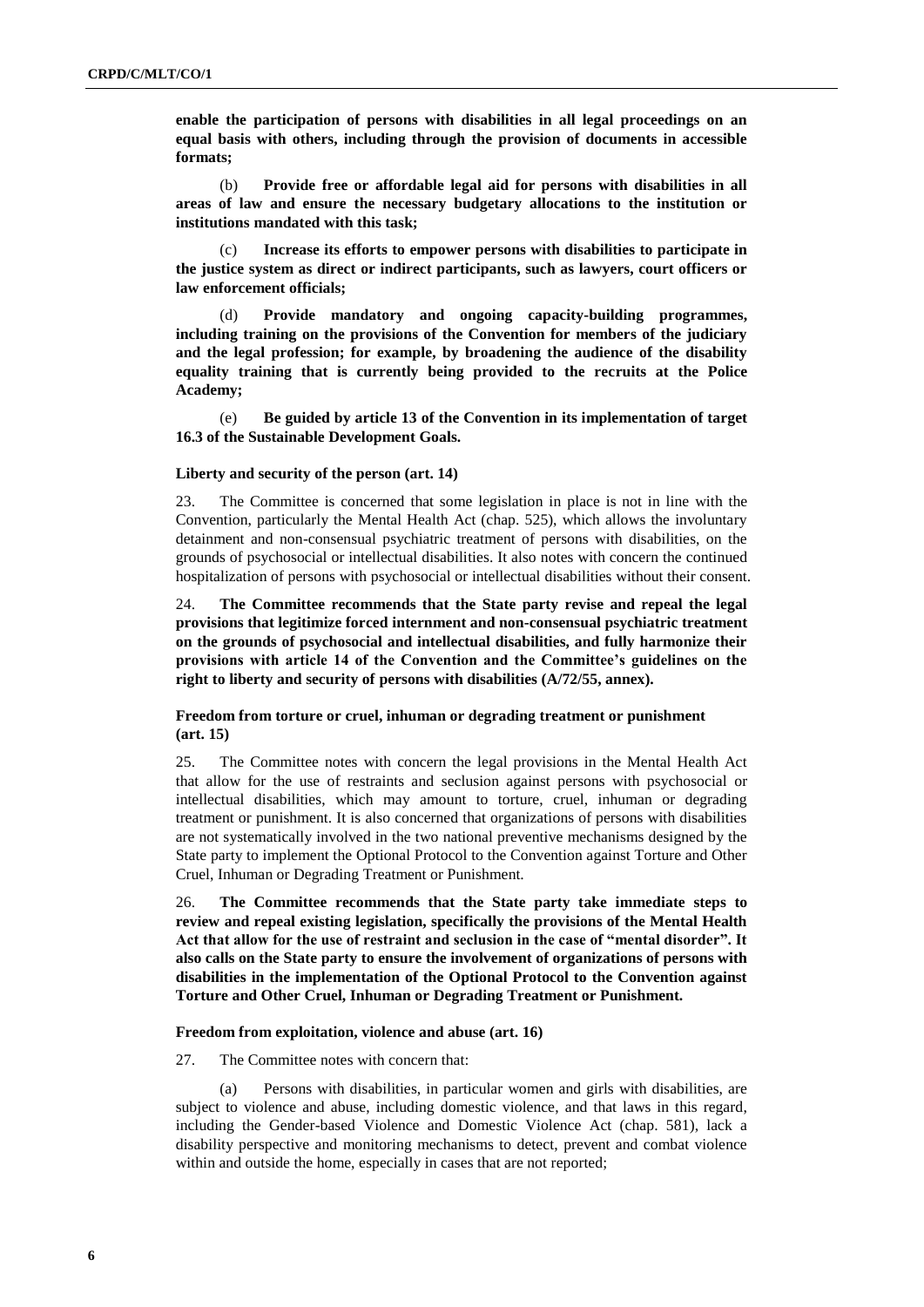(b) Shelters for persons exposed to violence are not fully accessible, including a lack of information in accessible formats and care for persons with disabilities, particularly persons with psychosocial or intellectual disabilities, in the shelters.

28. **The Committee recommends that the State party:**

(a) **Review the Gender-based Violence and Domestic Violence Act to ensure that it has a disability perspective, to enact other relevant legislation, such as the planned bill on the protection of vulnerable older persons and adult persons with disabilities, and to ensure that the perpetrators of violence and abuse are prosecuted and given penalties commensurate with the gravity of their acts;** 

(b) **Ensure the availability of accessible and inclusive support services for the psychological and physical recovery of persons with disabilities subjected to violence.** 

#### **Living independently and being included in the community (art. 19)**

29. The Committee is concerned that the State party continues to institutionalize persons with disabilities and has not yet adopted national legislation incorporating the legal provisions of article 19 of the Convention, so that they become directly justiciable, or provided tools for their enforcement. The Committee is also concerned at the limited financial support to persons with disabilities to employ personal assistance that would allow them to live independently and the lack of professionals who provide skills training to support persons with disabilities in the community.

30. **The Committee recommends that the State party take into account its general comment No. 5 (2017) and:** 

(a) **Ensure that existing residential institutions that contribute to the isolation of persons with disabilities are closed and that the provision of appropriate community-based services is strengthened;**

(b) **Ensure that all projects supported by public funds are carried out in a community setting, do not contribute to isolation of persons with disabilities, are monitored by organizations of persons with disabilities and are provided with sustainable continuous funding;**

(c) **Adopt the legal and other measures, such as the planned bill on personal autonomy and the bill on the Convention, necessary to make article 19 of the Convention justiciable;**

Ensure that financial and other measures are in place to allow persons **with disabilities to be provided with personal assistance and that personnel supporting persons with disabilities in the community are appropriately trained, if necessary.**

## **Freedom of expression and opinion, and access to information (art. 21)**

31. The Committee is concerned about:

(a) The insufficient provision of information in accessible formats and information and communications technology, such as Easy Read, plain language, subtitles, sign language, Braille, audio-description, and tactile, augmentative and alternative means of communication;

(b) The lack of accessibility of most television broadcast and mass media, beyond news bulletins and political debates;

(c) The limited number of sign language interpreters.

## 32. **The Committee recommends that the State party:**

(a) **Increase the provision of accessible information and communication formats and technologies, which are appropriate for persons with disabilities, including Internet accessibility, sign language, subtitles, Braille, Easy Read, plain language, and tactile, augmentative and alternative means of communication in relation to all public services;**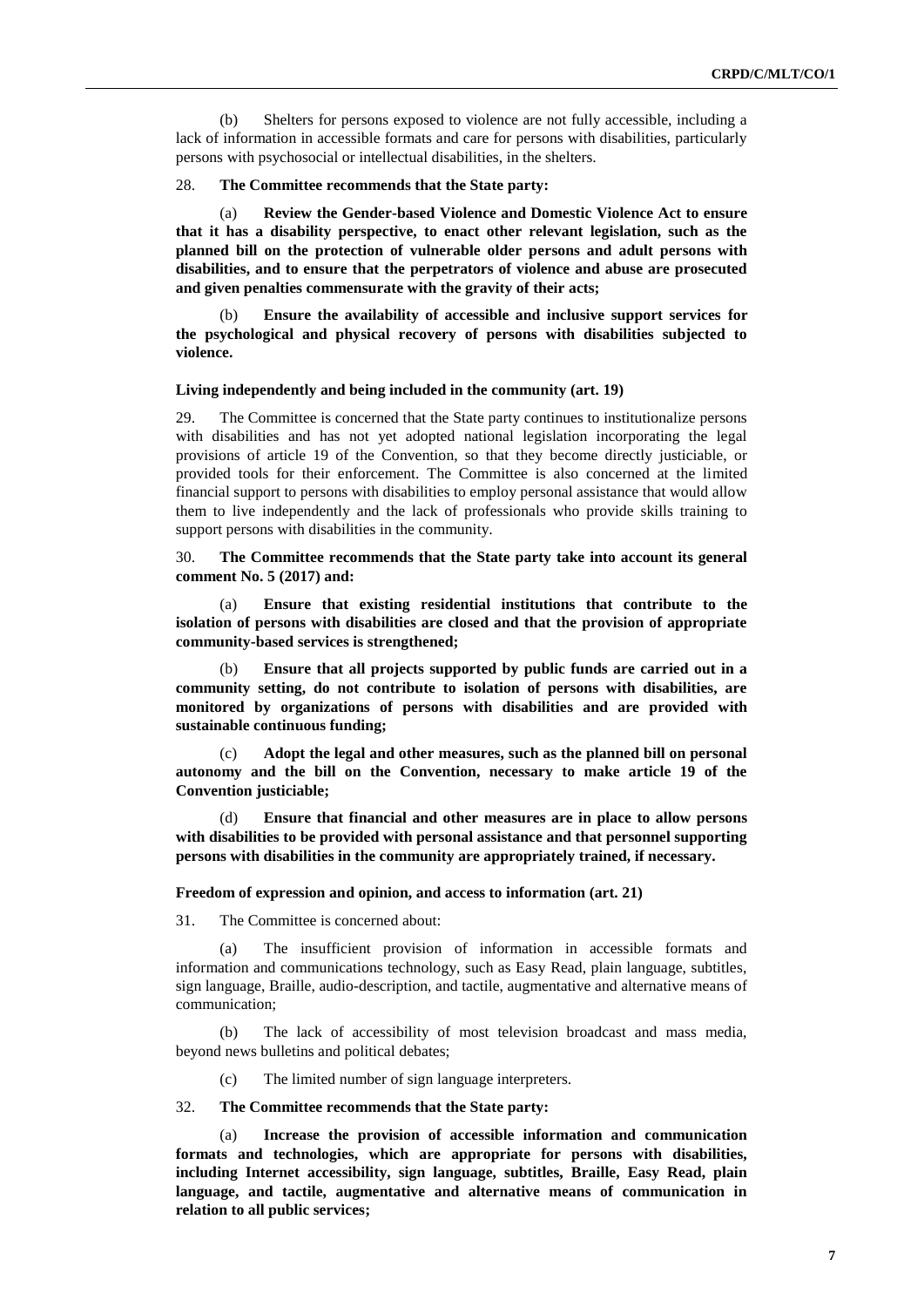(b) **Ensure that persons with disabilities have access to television broadcast and mass media;** 

(c) **Adopt capacity-building programmes, including the training of sign language interpreters, and ensure their availability in sufficient numbers.** 

#### **Respect for home and the family (art. 23)**

33. The Committee is concerned about the existence of discriminatory laws relating to the right to marry and found a family, in particular the Marriage Act (chap. 255), which contradicts the Equal Opportunities (Persons with Disability) Act.

34. **The Committee recommends that the State party amend or repeal all legislation that does not respect and protect the right of persons with disabilities to marry and found a family, in particular the Marriage Act.**

#### **Education (art. 24)**

35. The Committee is concerned that:

(a) The concept of inclusive education is not fully applied in the State party;

(b) The number of available learning support educators is insufficient and that resources are inadequate to ensure their replacement, in case of absence;

There are reports of children and students with disabilities having been denied access to educational institutions on the basis of their disabilities, such as childcare centres and summer schools, and the lack of accessible mechanisms for them to obtain redress when such discrimination occurs;

(d) Many students with disabilities undertake skills training at resource centres that are often located a considerable distance from their schools and homes during their secondary education or after its completion, which separates them from their peers;

(e) The State party has not carried out sufficient research into the effectiveness of the current education inclusion policy and made research information available to professionals in the education sector and the population on the socioeconomic and cultural benefits of inclusive education.

36. **Recalling its general comment No. 4 (2016) on the right to inclusive education and Goal 4 of the Sustainable Development Goals, especially targets 4.5 and 4.a, the Committee recommends that the State party:** 

(a) **Ensure the implementation of its laws on education, and accelerate the adoption process of the bill on the Convention, to ensure that violations of the rights under article 24 of the Convention become justiciable in the State party;**

(b) **Adopt measures to ensure that students with disabilities, including students with intellectual or psychosocial disabilities, are provided with reasonable accommodation at all levels of education, and allocate the resources necessary to guarantee reasonable accommodation according to individual requirements in consultation with the person concerned, including the provision of learning support educators and their replacements when they are absent;**

Ensure accessible mechanisms for accountability and redress in cases in **which educational institutions, such as childcare centres and summer schools, or teachers discriminate against students on the basis of their disability;**

(d) **Review the curriculum of students with disabilities through individualized education plans to ensure that the curricula allow them to learn the skills required to access the job market on an equal basis with others;** 

Carry out research on the extent to which accessibility standards are **being complied with in the State party to obtain a full understanding of the barriers persons with disabilities face in the education system and the solutions required to enable their full participation, and to make research findings on the socioeconomic and cultural benefits of inclusive education available to all relevant stakeholders.**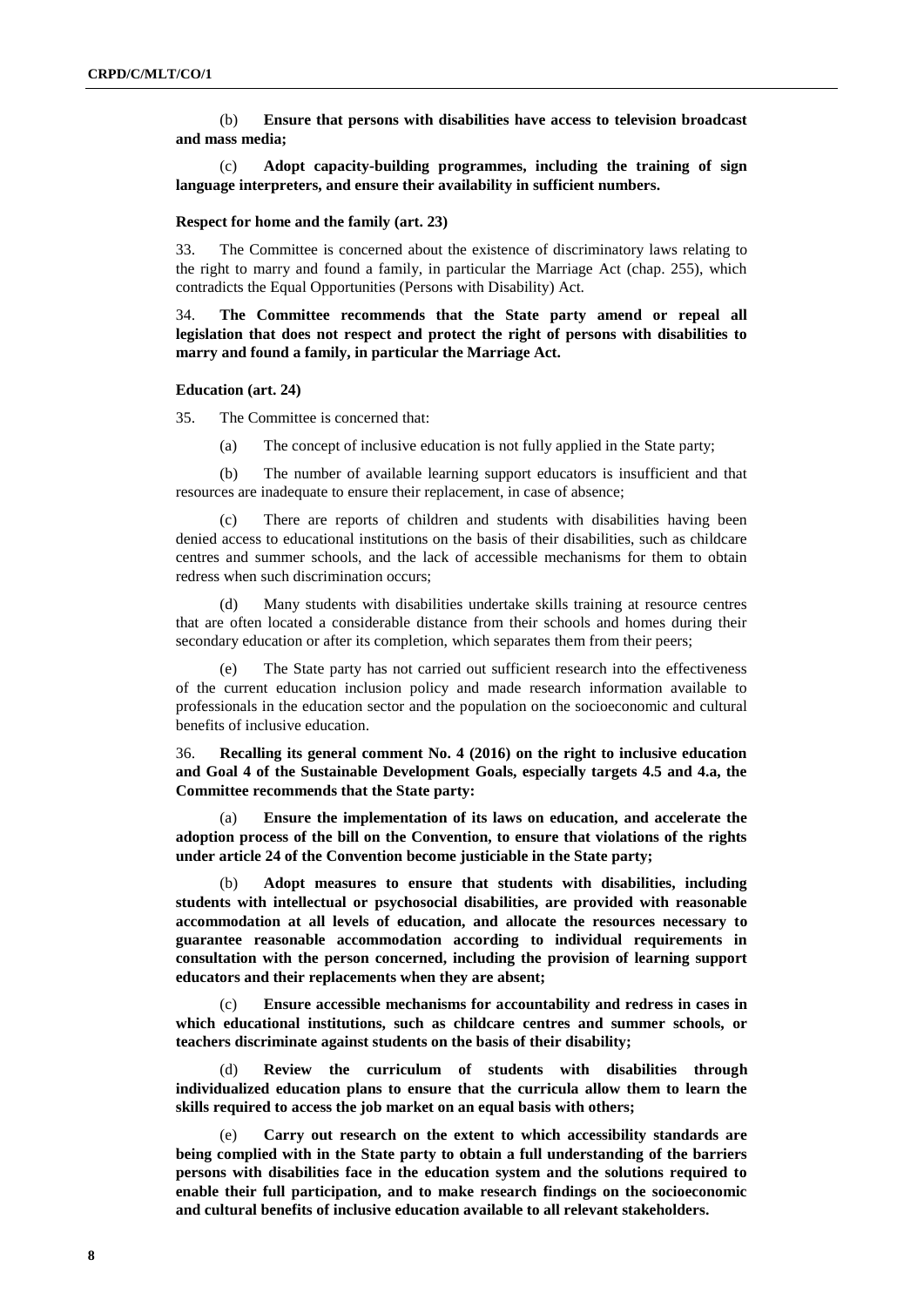### **Health (art. 25)**

37. The Committee is concerned about the interpretative declaration that the State party has made on article 25 (a) of the Convention, according to which the State party interprets the phrase "sexual and reproductive health" in that article as not constituting recognition of any new international law obligation, creating any abortion rights nor constituting support, endorsement or promotion of abortion.

38. **The Committee urges the State party to withdraw its interpretative declaration on article 25 (a) of the Convention in order to allow persons with disabilities to enjoy the right to health on an equal basis with others.** 

### **Work and employment (art. 27)**

39. The Committee is concerned about the low level of employment of persons with disabilities in the public and private sectors, despite the quota system that is provided for in articles 15 and 16 of the Persons with Disability (Employment) Act and other policy measures introduced by the State party. It notes with concern that:

(a) Article 17 (3) of the Constitution of the State party states only that "disabled persons and persons incapable of work are entitled to education and vocational training";

The current quota system under the Persons with Disability (Employment) Act seems ineffective, inasmuch as it is only applicable to employers employing 20 or more employees;

(c) The State party uses medicalized criteria to assess the suitability of persons with disabilities to work, in violation of article 1 of the Convention;

(d) The high number of employers who do not employ persons with disabilities irrespective of their ability to work.

40. **The Committee recommends that the State party adopt further enforcement mechanisms and incentives to ensure the implementation of the quota system under articles 15 and 16 of the Persons with Disability (Employment) Act and other measures to support persons with disabilities to work in the open labour market, in accordance with the Convention and target 8.5 of the Sustainable Development Goals, and ensure the achievement of full and productive employment and decent work for all. It also recommends that the State party:** 

(a) **Amend article 17 (3) of its Constitution to bring it in conformity with article 27 of the Convention;** 

(b) **Review the quota system under the Persons with Disability (Employment) Act in order to make it applicable to enterprises with less than 20 employees;** 

Replace any assessment of suitability to work with an assessment that **considers the needs and requirements for reasonable accommodation at work for persons with disabilities;**

Step up efforts to raise awareness among employers on the rights of **persons with disabilities to work in the open labour market, in particular the provision of reasonable accommodation, and on the benefits of employing persons with disabilities.** 

## **Participation in political and public life (art. 29)**

41. The Committee is concerned that the State party maintains its reservation to article 29 (a) (i) and (iii) of the Convention, according to which the State party reserves the right to continue to apply its current electoral legislation insofar as voting procedures, facilities and materials, as well as assistance in voting procedures, are concerned. It is concerned that the right of persons with intellectual or psychosocial disabilities to vote is conditional upon an examination by a Medical Board and that voting material in Braille is not available to persons with visual impairments. The Committee notes with concern the lack of information on the representation and participation of persons with disabilities in political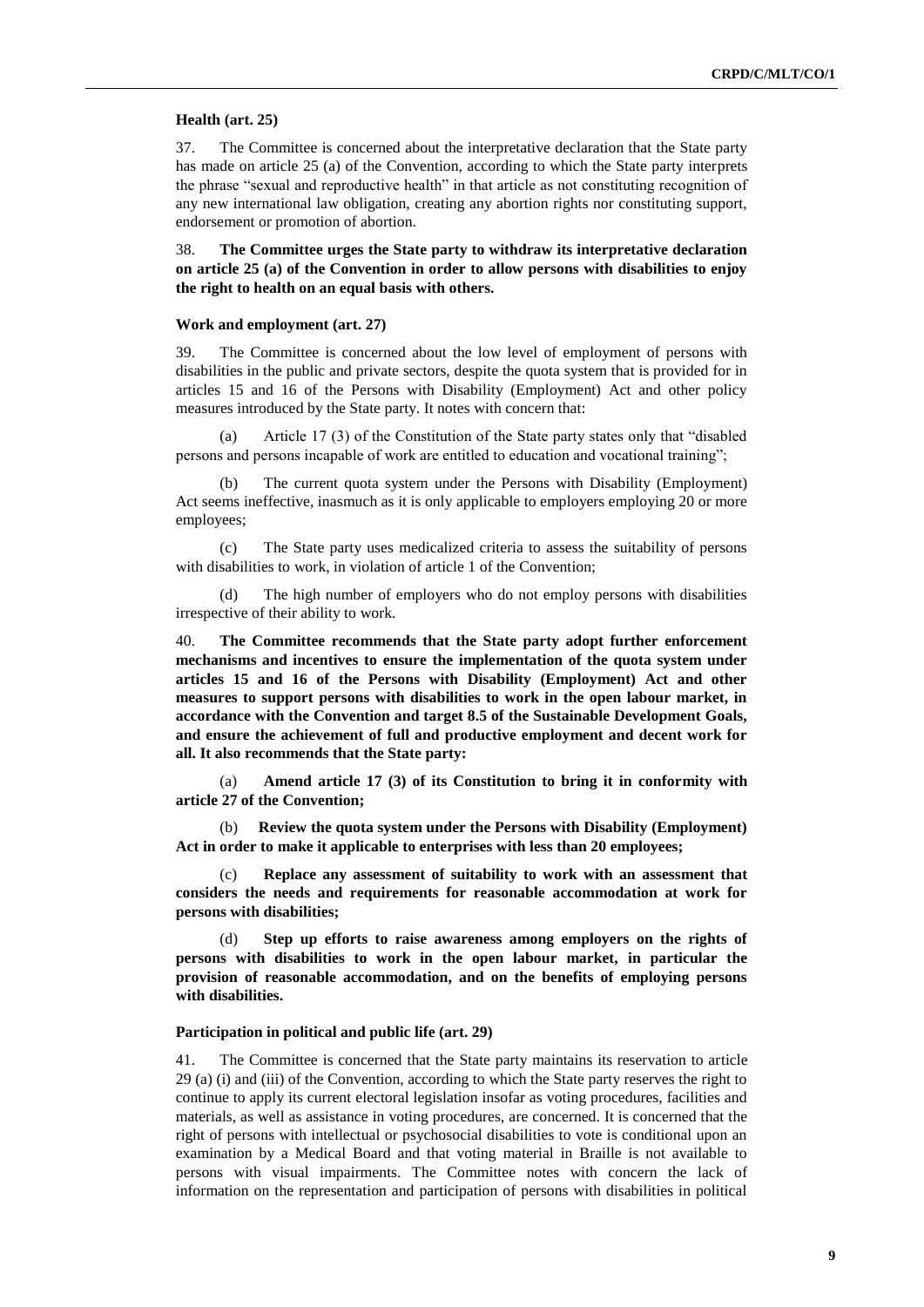and public life and the fact that they do not effectively participate in the process of decision-making.

42. **The Committee recommends that the State party, in consultation with organizations of persons with disabilities:**

(a) **Withdraw its reservation to article 29 (a) (i) and (iii) of the Convention, so that persons with disabilities can exercise the right to vote;** 

(b) **Take the legal and policy measures to empower persons with disabilities to effectively participate in political and public life and decision-making processes, in particular provide the necessary support for persons with psychosocial or intellectual disabilities, so that they can participate in such processes on an equal basis with others;** 

(c) **Ensure that all electoral procedures, facilities and materials are accessible to all persons with disabilities, including through audio devices, ensuring their right to a secret ballot;**

(d) **Promote the participation of persons with disabilities, including women, in political and public life and decision-making.**

### **Participation in cultural life, recreation, leisure and sport (art. 30)**

43. The Committee is concerned that persons with disabilities face barriers to participate in cultural life, recreation, leisure and sport on an equal basis with others and that their participation in most cases still depends on assistance by a relative or caregiver. It also notes that the State party is awaiting the ratification of the Marrakesh Treaty to Facilitate Access to Published Works for Persons Who Are Blind, Visually Impaired, or Otherwise Print Disabled by the European Union.

44. **The Committee recommends that the State party itemize a budget to promote and protect the right of persons with disabilities to participate in cultural life, recreation, leisure and sport on an equal basis with others, including measures that provide assistance as needed. It encourages the State party to adopt all appropriate measures to prepare for the implementation of the Marrakesh Treaty upon its ratification in order to allow access to materials to persons with visual impairments or who are otherwise print disabled.**

## **C. Specific obligations (arts. 31–33)**

## **Statistics and data collection (art. 31)**

45. The Committee is concerned about the lack of a disaggregated data-collection system and unified indicators across the State party concerning the human rights of persons with disabilities. It also notes the lack of information on the accessibility of statistics by persons with disabilities.

46. **In view of target 17.18 of the Sustainable Development Goals, the Committee recommends that the State party:**

Establish a unified data-collection system that is in line with the **Convention and takes into account the Washington Group Short Set of Questions on Disability;** 

(b) **Ensure the access of persons with disabilities to all statistical data in accessible formats.** 

### **International cooperation (art. 32)**

47. The Committee is concerned about the lack of information on the effective involvement of organizations of persons with disabilities in the State party's foreign and international cooperation policy and that related information is not fully disclosed to organizations of persons with disabilities in the State party. The Committee is particularly